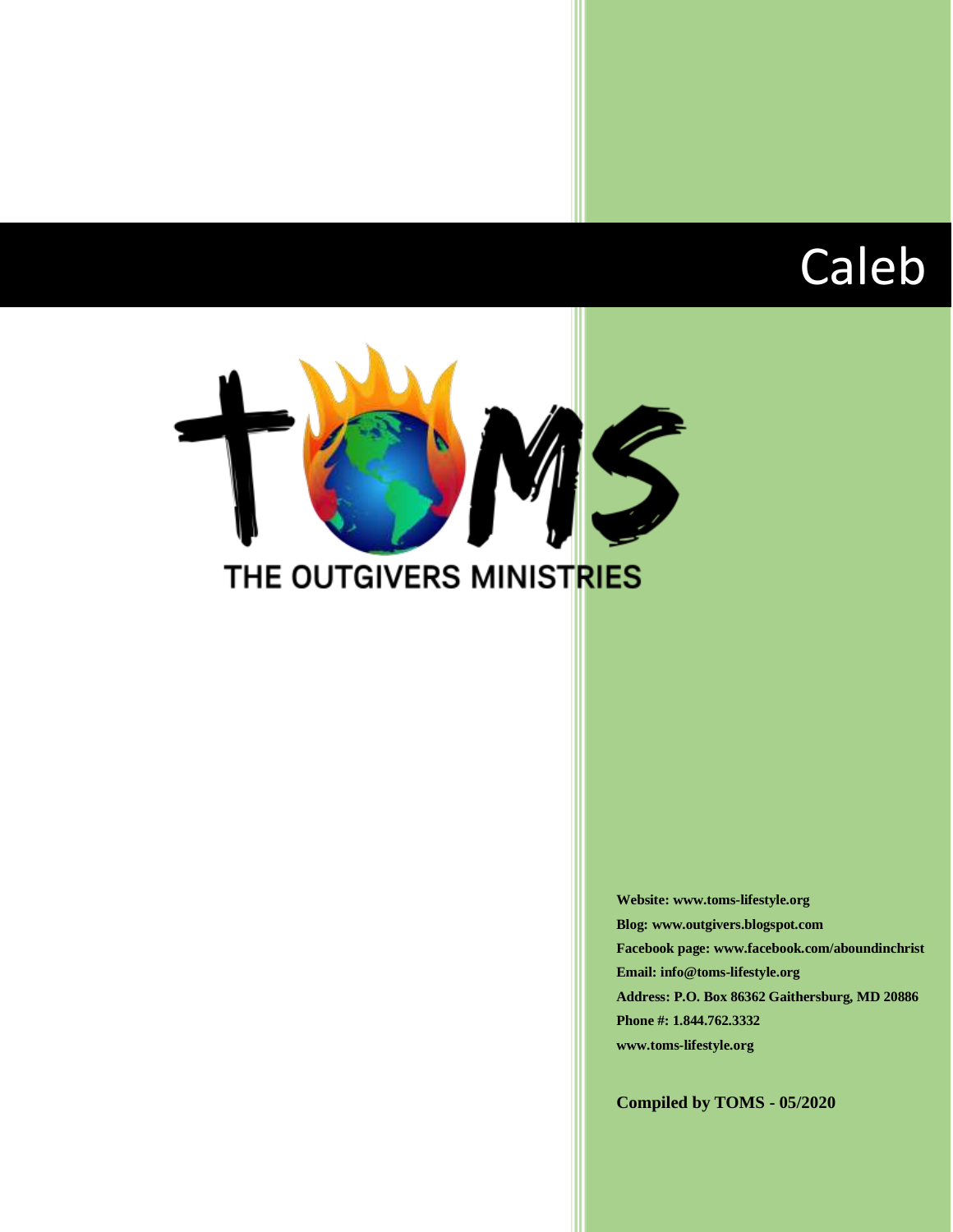#### **CALEB**

**-** Caleb means **"Faith/Faithful; Devotion; Whole-hearted; Bold; Brave"**

**1) 1 st mention of Caleb in Scripture**

#### **Numbers 13:6 (NIV)**

**<sup>6</sup>** Of the tribe of Judah, Caleb son of Jephunneh;

Judah (means the **"praised"** one)

Jephunneh (means **beholder; one who beholds**)

Caleb (means **"Faith/Faithful; Devotion; Whole-hearted")**

**The root of Caleb** is characterized by the following.

#### **a) Caleb is the "praised one".**

Approved by God from the tribe of Judah. Judah means **"the praised one".** The Judah anointing is characterized by those who rise up with boldness to proclaim the good news without fear.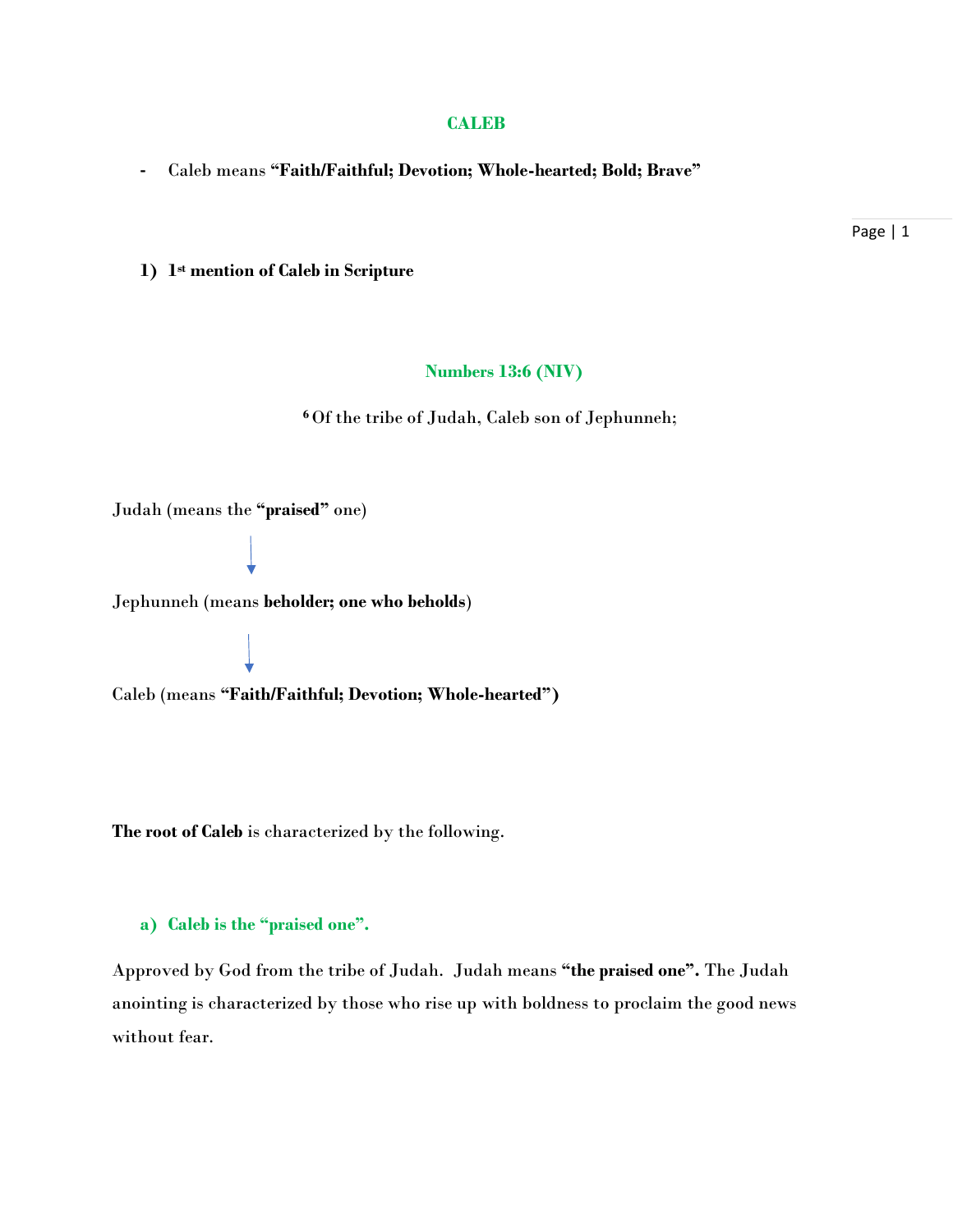#### **- Genesis 49:8-12 (NIV)**

# **<sup>8</sup>** "**Judah, your brothers will praise you**; **your hand will be on the neck of your enemies**; **your father's sons will bow down to you.**

Page | 2 **<sup>9</sup>** You are a lion's cub, Judah; you return from the prey, my son. Like a lion he crouches and lies down, like a lioness—who dares to rouse him?

**<sup>10</sup>**The scepter will not depart from Judah, nor the ruler's staff from between his feet, until he to whom it belongs shall come and the obedience of the nations shall be his.

**<sup>11</sup>** He will tether his donkey to a vine, his colt to the choicest branch; he will wash his garments in wine, his robes in the blood of grapes.

**<sup>12</sup>** His eyes will be darker than wine, his teeth whiter than milk.

### **- Numbers 14:6-9 (NIV)**

**<sup>6</sup>** Joshua son of Nun and Caleb son of Jephunneh, who were among those who had explored the land, tore their clothes

**<sup>7</sup>** and said to the entire Israelite assembly, "The land we passed through and explored is exceedingly good.

**<sup>8</sup>** If the LORD is pleased with us, he will lead us into that land, a land flowing with milk and 3honey, and will give it to us.

**<sup>9</sup>** Only do not rebel against the LORD. And do not be afraid of the people of the land, because we will devour them. Their protection is gone, but the LORD is with us. Do not be afraid of them."

#### **b) Caleb is from a heritage of people who "behold" (Jephunneh).**

**To behold, is to see or look at someone or something. Therefore, they have the ability to properly "look" and "see" (Numbers 13:6) and bring back** *tangible* **report (Numbers 13:23).**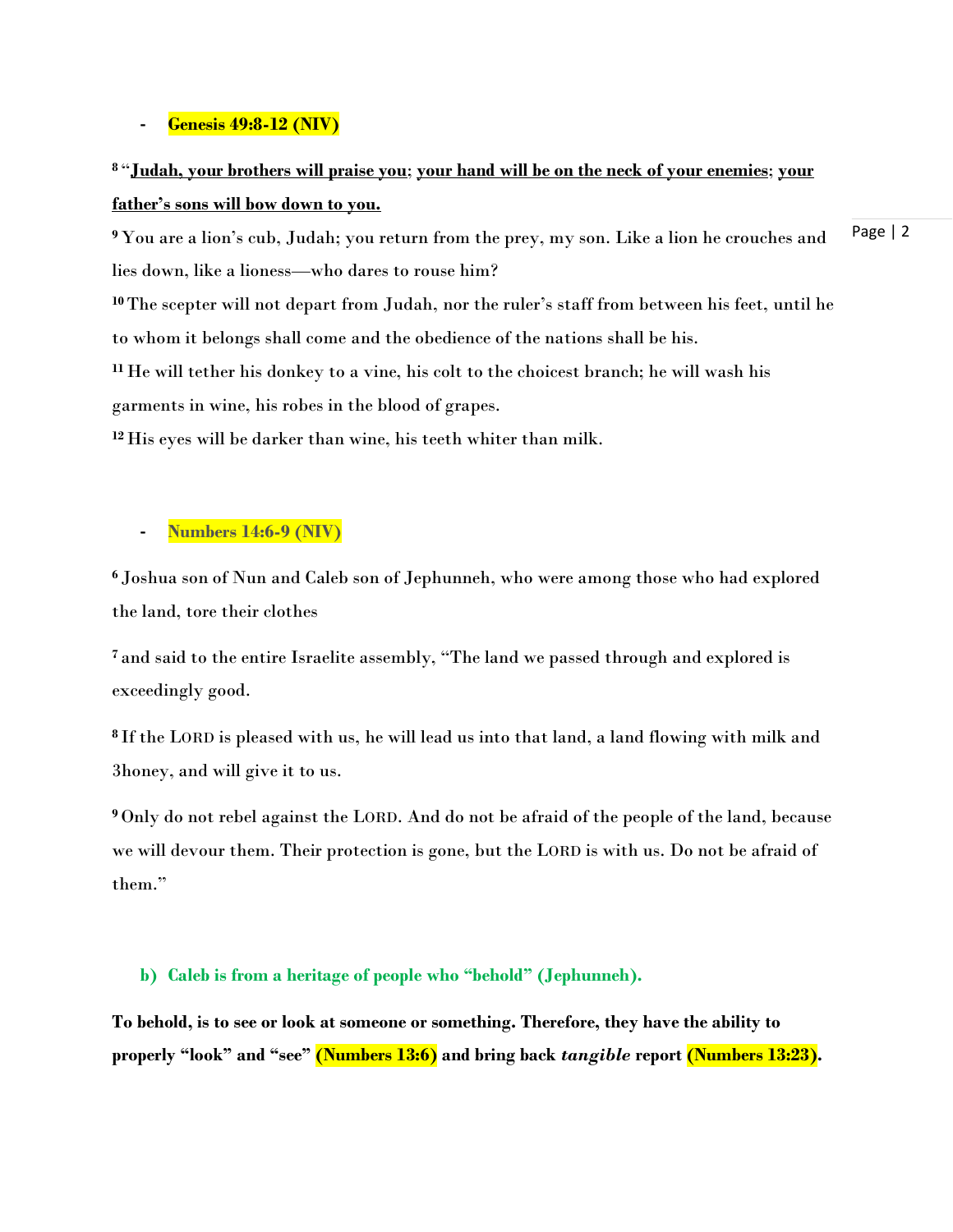# **- Numbers 13:6 (NIV)**

# **6** from the tribe of Judah, Caleb son of **Jephunneh**

# **- Numbers 13:23 (NIV)**

**<sup>23</sup>**When they reached the Valley of Eshkol, **they cut off a branch bearing a single cluster of grapes. Two of them carried it on a pole** between them, along with some pomegranates and figs.

### **c) Caleb is a faith/faithful person, devoted, an encourager, bold and brave.**

# **- Numbers 14:6-9 (NIV)**

**<sup>6</sup>** Joshua son of Nun and Caleb son of Jephunneh, who were among those who had explored the land, tore their clothes

**<sup>7</sup>** and said to the entire Israelite assembly, "The land we passed through and explored is exceedingly good.

**<sup>8</sup>** If the LORD is pleased with us, he will lead us into that land, a land flowing with milk and honey, and will give it to us.

**<sup>9</sup>Only do not rebel against the LORD. And do not be afraid of the people of the land, because we will devour them. Their protection is gone, but the LORD is with us. Do not be afraid of them."**

### **d) Caleb is a possessor.**

**- Numbers 13:30 (NIV)**

**<sup>30</sup>**Then Caleb silenced the people before Moses and said, "We should go up and take **possession of the land, for we can certainly do it."**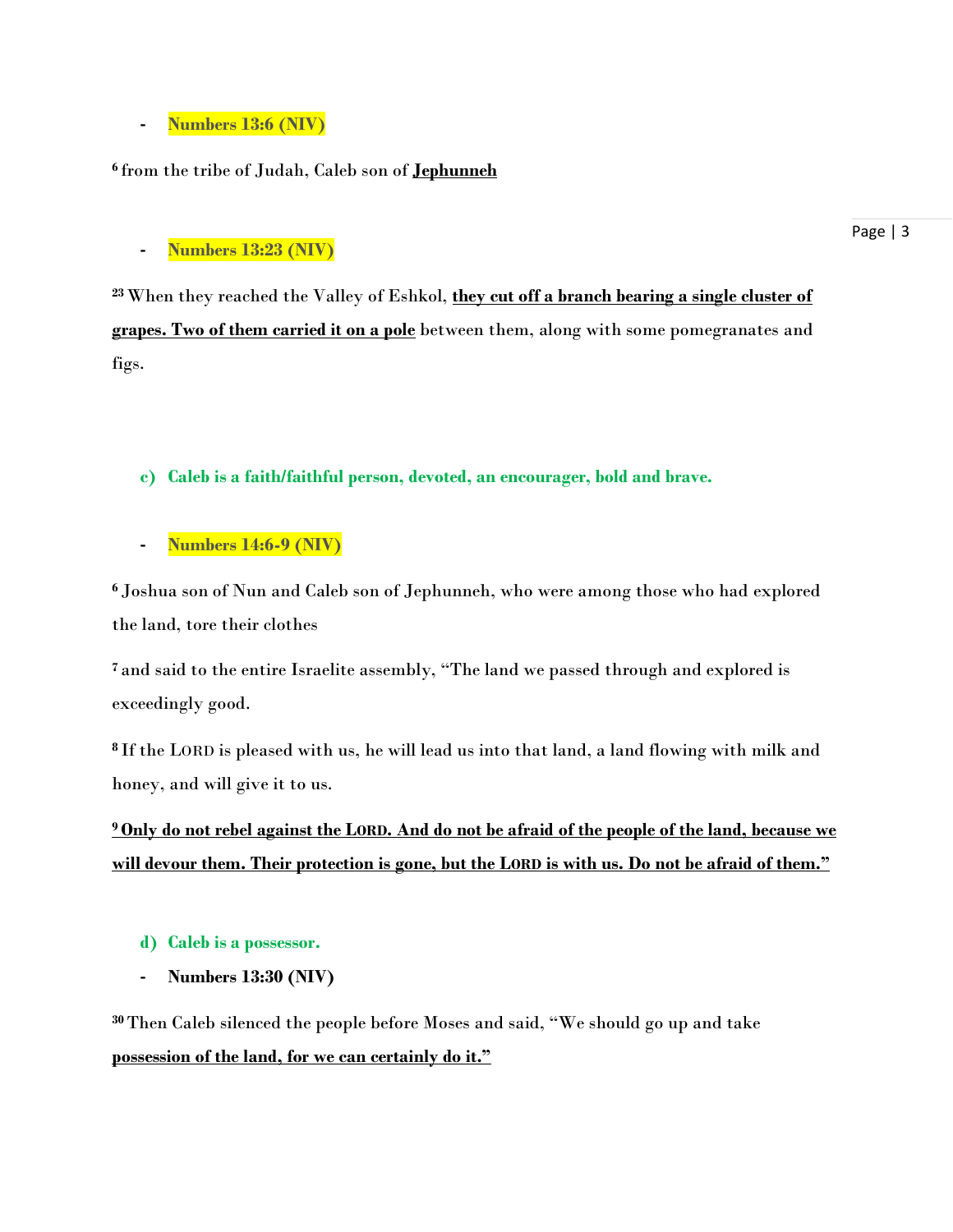- **e) Caleb is a leader.**
- **- Numbers 13:3, 6**

Page | 4 **<sup>3</sup>** So at the LORD's command Moses sent them out from the Desert of Paran. All of them were **leaders** of the Israelites.

**6** from the tribe of Judah, **Caleb** son of Jephunneh;

#### **- Exodus 34:18-19**

**<sup>18</sup>** And appoint **one leader from each tribe** to help assign the land.

**<sup>19</sup>**These are their names: **Caleb son of Jephunneh, from the tribe of Judah;**

**f) Caleb is known by God as a person with a different spirit (attitude) and serves God wholeheartedly; one who follows the Lord fully and one whom He (God) has promised to bring into his (Caleb's) promise. As a result, the enemy fights Caleb with the intention of distracting, derailing and preventing Caleb from getting into the promise(s) that the Lord has for him (Caleb).**

# **- Numbers 14:24 (NIV)**

**<sup>24</sup>**But because my servant Caleb has **a different spirit** and **follows me wholeheartedly**, **I will bring him into the land he "went to"**, and his descendants will inherit it.

# **g) Caleb's protection is guaranteed by the Lord Himself.**

**- Numbers 14:30 (NIV)**

**<sup>30</sup>** Not one of you will enter the land I swore with uplifted hand to make your home, **except Caleb son of Jephunneh** and Joshua son of Nun.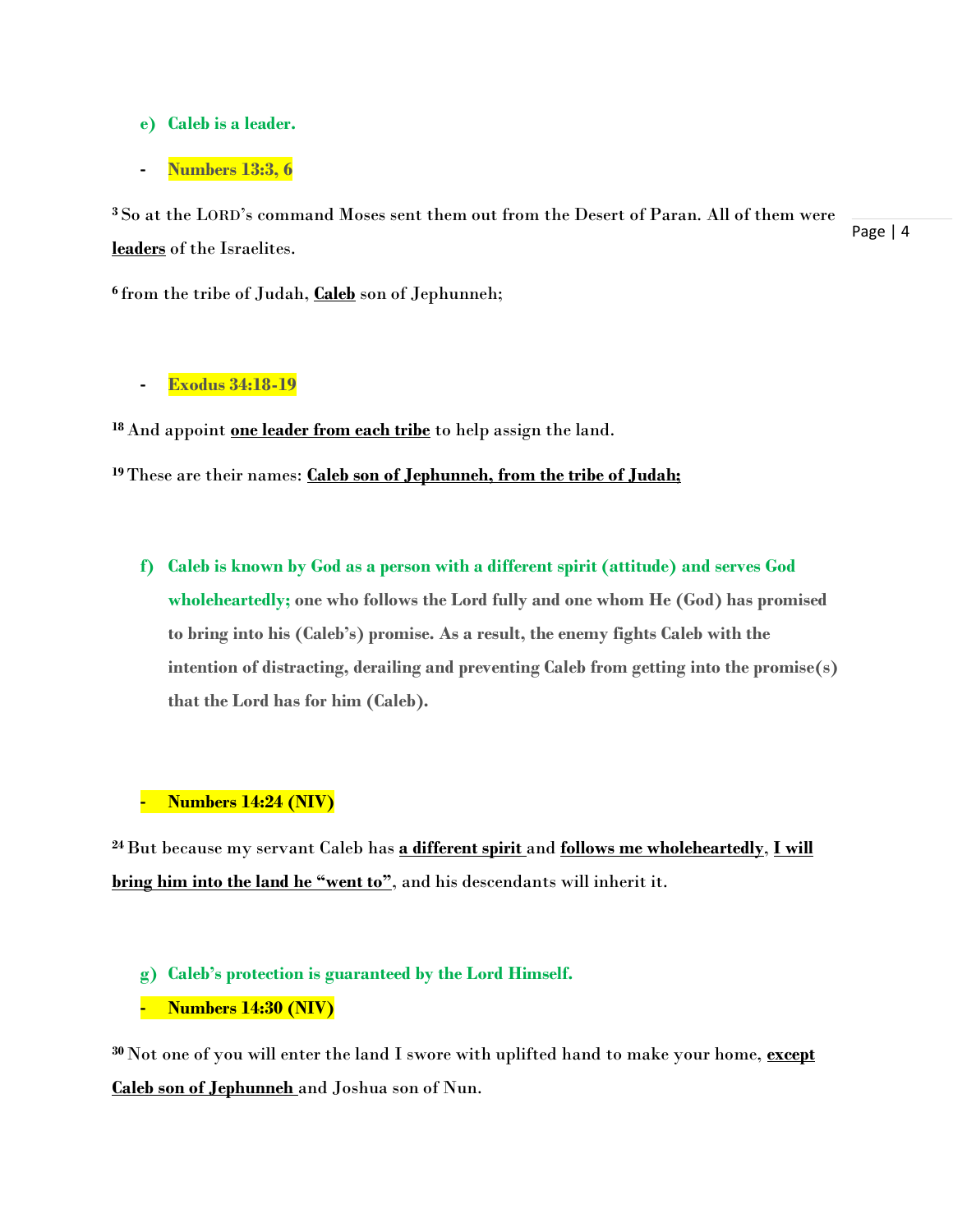#### **- Numbers 14:37-38 (NIV)**

**<sup>37</sup>** these men who were responsible for spreading the bad report about the land were struck down and died of a plague before the LORD.

**<sup>38</sup>** Of the men who went to explore the land, **only** Joshua son of Nun and **Caleb son of Jephunneh survived.**

Page | 5

# **- Numbers 32:11-12 (NIV)**

**<sup>11</sup>** 'Because they have not followed me wholeheartedly, not one of those who were twenty years old or more when they came up out of Egypt will see the land I promised on oath to Abraham, Isaac and Jacob—

**<sup>12</sup> not one except Caleb** son of Jephunneh the Kenizzite and Joshua son of Nun, for they followed the LORD wholeheartedly.'

# **- Numbers 26:65 (NIV)**

**<sup>65</sup>**For the LORD had told those Israelites they would surely die in the wilderness, and not one of them was **left except Caleb son of Jephunneh** and Joshua son of Nun.

- **h) Caleb will not be short-changed in life. Everything the Lord has promised Caleb will be established.**
- **- Joshua 15:13-17 (NIV)**

**<sup>13</sup> In accordance with the LORD's command to him, Joshua gave to Caleb son of Jephunneh a portion in Judah**—Kiriath Arba, that is, Hebron. (Arba was the forefather of Anak.)

**<sup>14</sup>**From Hebron Caleb drove out the three Anakites—Sheshai, Ahiman and Talmai, the sons of Anak.

**15**From there he marched against the people living in Debir (formerly called Kiriath Sepher).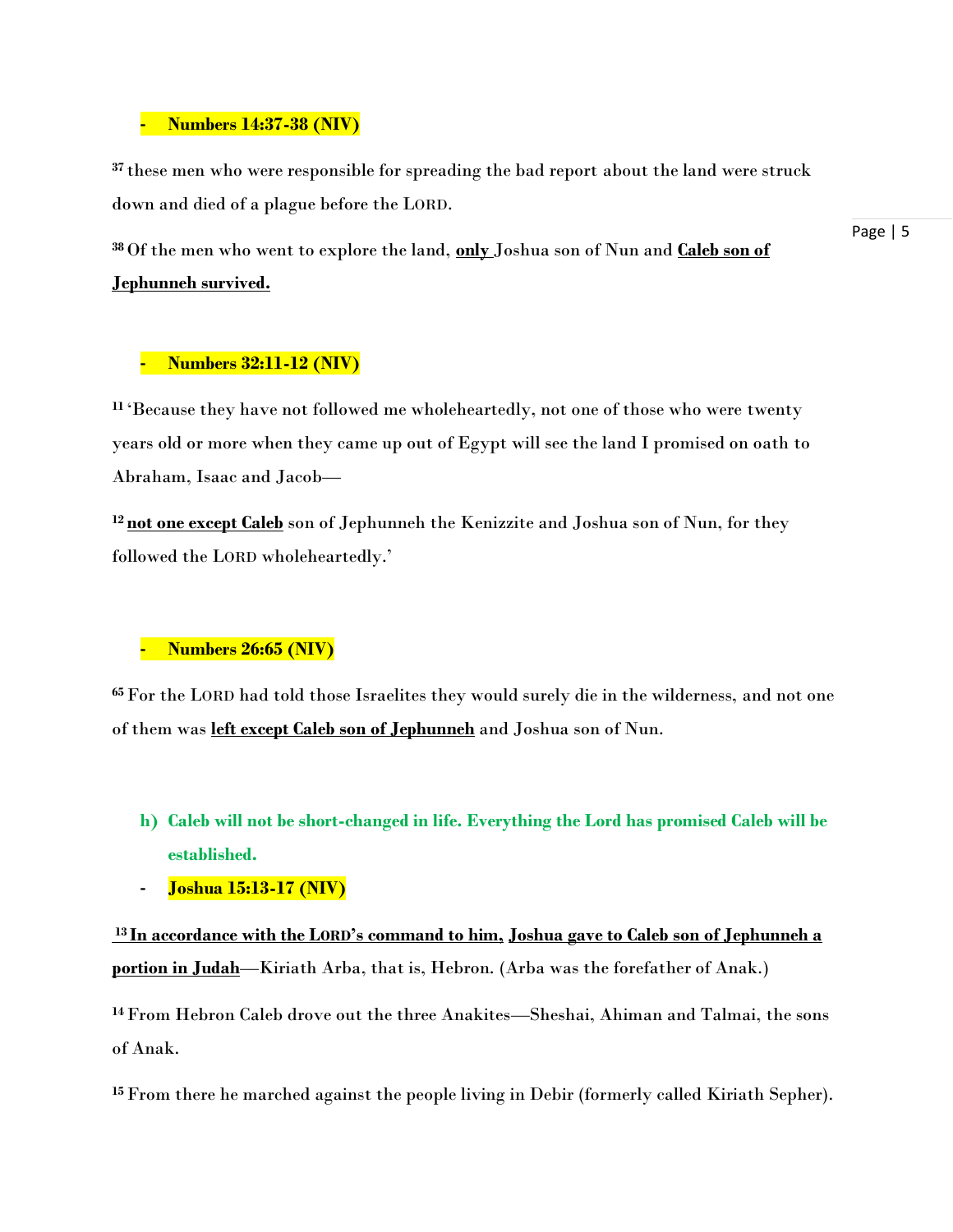**<sup>16</sup>** And Caleb said, "I will give my daughter Aksah in marriage to the man who attacks and captures Kiriath Sepher."

**<sup>17</sup>** Othniel son of Kenaz, Caleb's brother, took it; so Caleb gave his daughter Aksah to him in marriage.

#### **Joshua 14:6-15 (NIV)**

#### **Allotment for Caleb**

**<sup>6</sup>** Now the people of Judah approached Joshua at Gilgal, and Caleb son of Jephunneh the Kenizzite said to him, "You know what the LORD said to Moses the man of God at Kadesh Barnea about you and me.

**<sup>7</sup> I was forty years old** when Moses the servant of the LORD sent me from Kadesh Barnea to explore the land. And I brought him **back a report** according to **my convictions,**

**<sup>8</sup>** but my fellow Israelites who went up with me made the hearts of the people melt in fear. I, however, **followed the LORD my God wholeheartedly.**

**<sup>9</sup>** So on that day Moses swore to me**, 'The land on which your feet have walked will be your inheritance and that of your children forever**, because **you have followed the LORD my God wholeheartedly.'**

**<sup>10</sup>** "Now then, just as the LORD promised, he has kept me alive for forty-five years since the time he said this to Moses, while Israel moved about in the wilderness. So here I am today, eighty-five years old!

**<sup>11</sup>** I am still as strong today as the day Moses sent me out; I'm just as vigorous to go out to battle now as I was then.

**<sup>12</sup>** Now give me this hill country that the LORD promised me that day. You yourself heard then that the Anakites were there and their cities were large and fortified, but, the LORD helping me, I will drive them out just as he said."